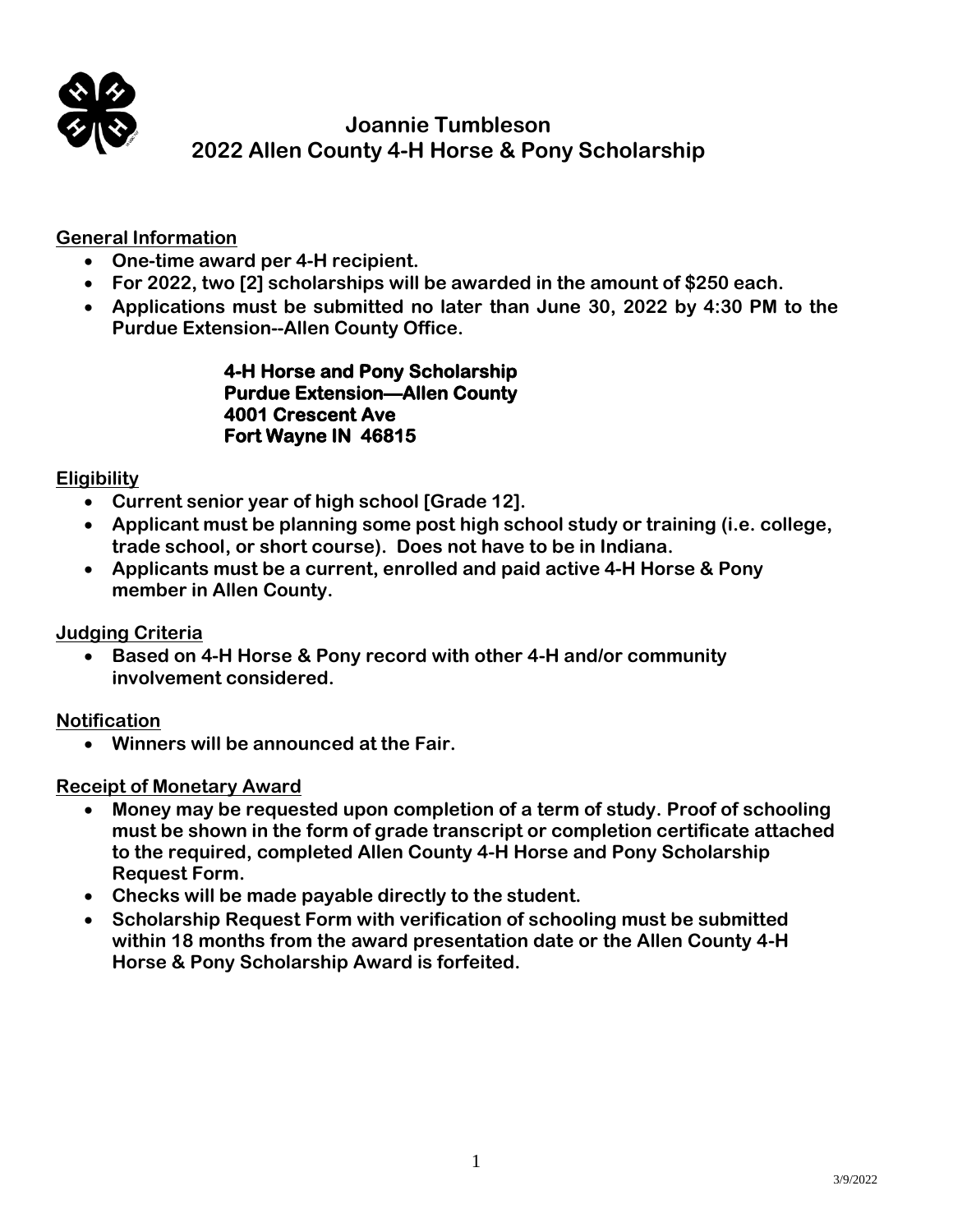# **Joannie Tumbleson ALLEN COUNTY 4-H HORSE & PONY SCHOLARSHIP APPLICATION FORM**

| Years completed in 4-H:                                                                                         |          |                                    | Years completed in Horse and Pony:                                               |                 |                                                                                                                                                |
|-----------------------------------------------------------------------------------------------------------------|----------|------------------------------------|----------------------------------------------------------------------------------|-----------------|------------------------------------------------------------------------------------------------------------------------------------------------|
| (first)                                                                                                         |          |                                    |                                                                                  |                 |                                                                                                                                                |
|                                                                                                                 |          | (middle)                           |                                                                                  | $\text{(last)}$ |                                                                                                                                                |
| Home Mailing Address                                                                                            |          |                                    |                                                                                  |                 | $\mathop{\mathrm{Zip}}\nolimits$                                                                                                               |
|                                                                                                                 | (street) |                                    | (town/city)                                                                      |                 |                                                                                                                                                |
| Home phone $\#$ ( $\qquad$ )                                                                                    |          |                                    |                                                                                  |                 |                                                                                                                                                |
| Email Address                                                                                                   |          |                                    |                                                                                  |                 |                                                                                                                                                |
| Parent/Legal Guardians:                                                                                         |          |                                    |                                                                                  |                 |                                                                                                                                                |
|                                                                                                                 |          |                                    |                                                                                  |                 |                                                                                                                                                |
|                                                                                                                 |          |                                    |                                                                                  |                 |                                                                                                                                                |
|                                                                                                                 |          |                                    |                                                                                  |                 |                                                                                                                                                |
|                                                                                                                 |          |                                    |                                                                                  |                 |                                                                                                                                                |
| Name of High School Contact the Crack Crack Crack Crack Crack Crack Crack Crack Crack Crack Crack Crack Crack C |          |                                    |                                                                                  |                 |                                                                                                                                                |
| Career plans and name of college/training after high school graduation:                                         |          |                                    |                                                                                  |                 |                                                                                                                                                |
|                                                                                                                 |          |                                    | ,我们也不能在这里的时候,我们也不能会在这里,我们也不能会在这里的时候,我们也不能会在这里的时候,我们也不能会在这里的时候,我们也不能会在这里的时候,我们也不能 |                 |                                                                                                                                                |
|                                                                                                                 |          |                                    | <u> 2000 - Andrea Andrew Amerikaanse kommunister († 2001)</u>                    |                 |                                                                                                                                                |
| <b>STATEMENT BY 4-H MEMBER</b>                                                                                  |          |                                    |                                                                                  |                 |                                                                                                                                                |
| 4-H and Allen County 4-H Clubs, Inc. to use statements in this application for promotion purposes.              |          |                                    |                                                                                  |                 | I personally have prepared this application and certify it accurately reflects my work. I also give permission to Purdue Extension, Indiana    |
|                                                                                                                 |          |                                    | Signature of 4-H Member <b>Signature of 4-H Member</b>                           |                 |                                                                                                                                                |
| <b>APPROVAL OF THIS APPLICATION</b>                                                                             |          |                                    |                                                                                  |                 |                                                                                                                                                |
| statements in this application for promotion purposes.                                                          |          |                                    |                                                                                  |                 | We have reviewed this application and believe it to be correct. As a parent/guardian I also give permission to the parties listed above to use |
|                                                                                                                 | Signed   | (Parent or Guardian)               |                                                                                  |                 |                                                                                                                                                |
|                                                                                                                 |          |                                    |                                                                                  |                 |                                                                                                                                                |
| I verify that this applicant is an enrolled 4-H member for the 2022 year.                                       |          |                                    |                                                                                  |                 |                                                                                                                                                |
|                                                                                                                 |          |                                    |                                                                                  |                 |                                                                                                                                                |
|                                                                                                                 |          | Signed (County Extension Educator) |                                                                                  |                 |                                                                                                                                                |
| NOTE: This application will not be returned (copy before submitting).                                           |          |                                    |                                                                                  |                 |                                                                                                                                                |

*This cover page will be removed prior to judging of scholarship applications.*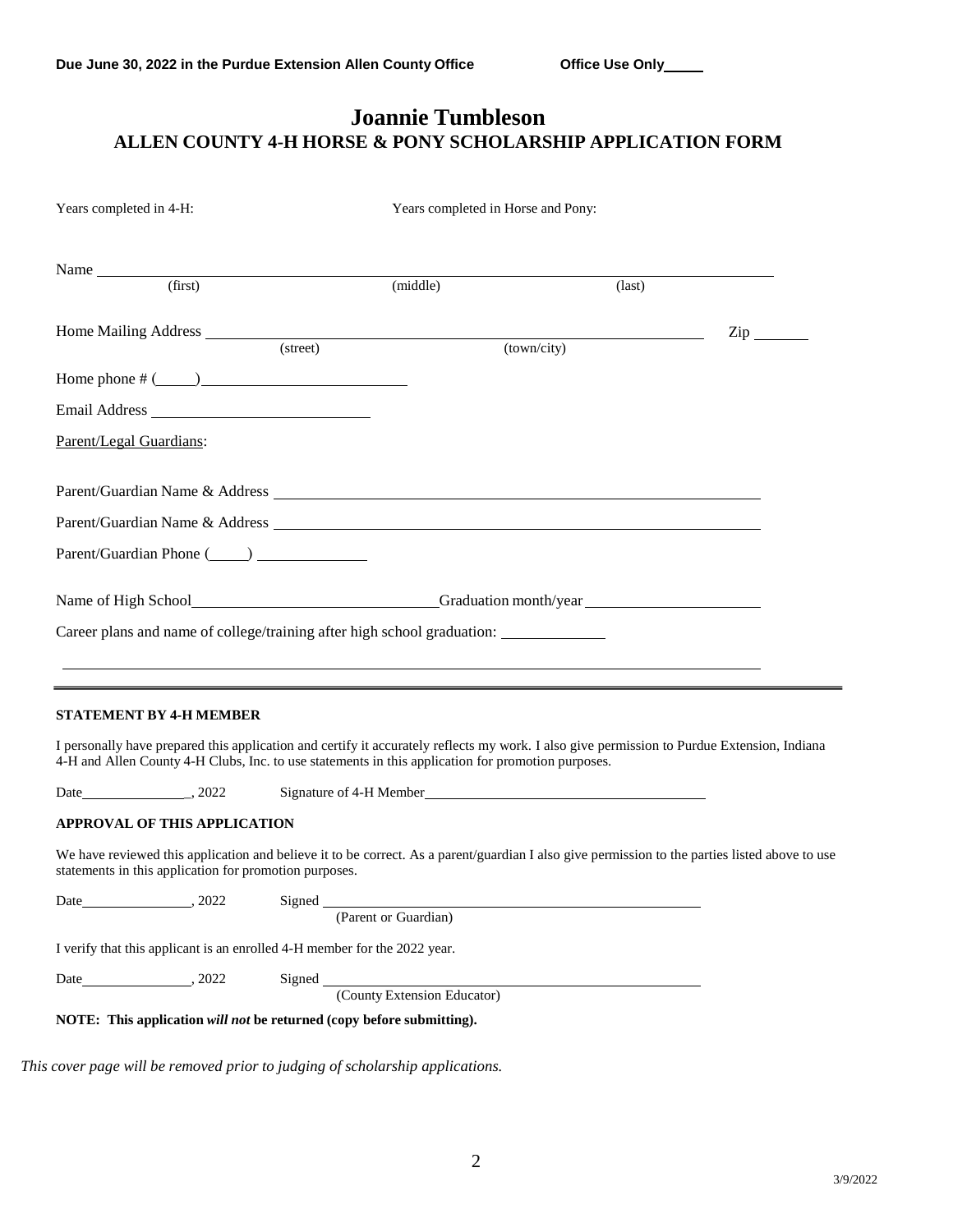# **The Joannie Tumbleson Horse and Pony Scholarship Application**

*Number of Years in 4-H Number of Years in Horse and Pony*

*Answer the following questions utilizing the necessary space needed to tell your 4-H story. Use font size no smaller that 10 point. Use L for Local club, C for County, A for Area, S for State and N for National where appropriate to indicate at that level you served/participated.*

**1. Other than Horse and Pony, what 4-H projects have you completed and how many years were you involved? (Concentrate on those projects taken three (3) plus years).**

| 4-H Projects | Number of Years |
|--------------|-----------------|
|              |                 |
|              |                 |
|              |                 |
|              |                 |
|              |                 |
|              |                 |

#### **2. What 4-H offices, committee work and/or leadership roles have you served? (Focus on last 3 years).**

| Year | Club | Offices Held/Committee Work/Leadership Role |
|------|------|---------------------------------------------|
|      |      |                                             |
|      |      |                                             |
|      |      |                                             |
|      |      |                                             |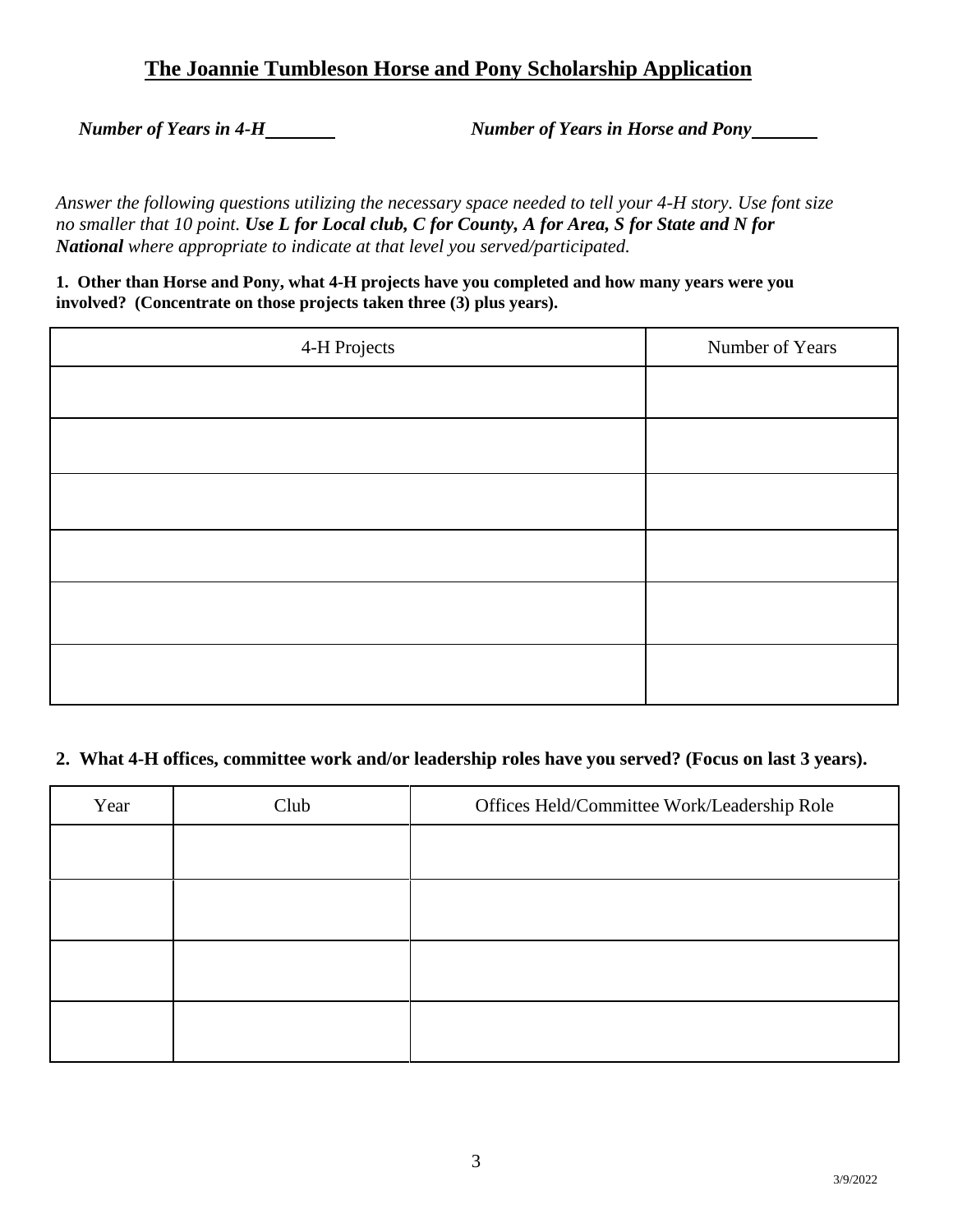# **3. What 4-H awards, and/or honors have you received and what trips have you attended.**

| Year | Awards/Honors Received/Trips |
|------|------------------------------|
|      |                              |
|      |                              |
|      |                              |
|      |                              |
|      |                              |
|      |                              |
|      |                              |

# **4. What 4-H demonstrations/public speaking/judging and other 4-H activities have you been involved with?**

| Year | Club | Demonstrations/Public speaking/Judging |
|------|------|----------------------------------------|
|      |      |                                        |
|      |      |                                        |
|      |      |                                        |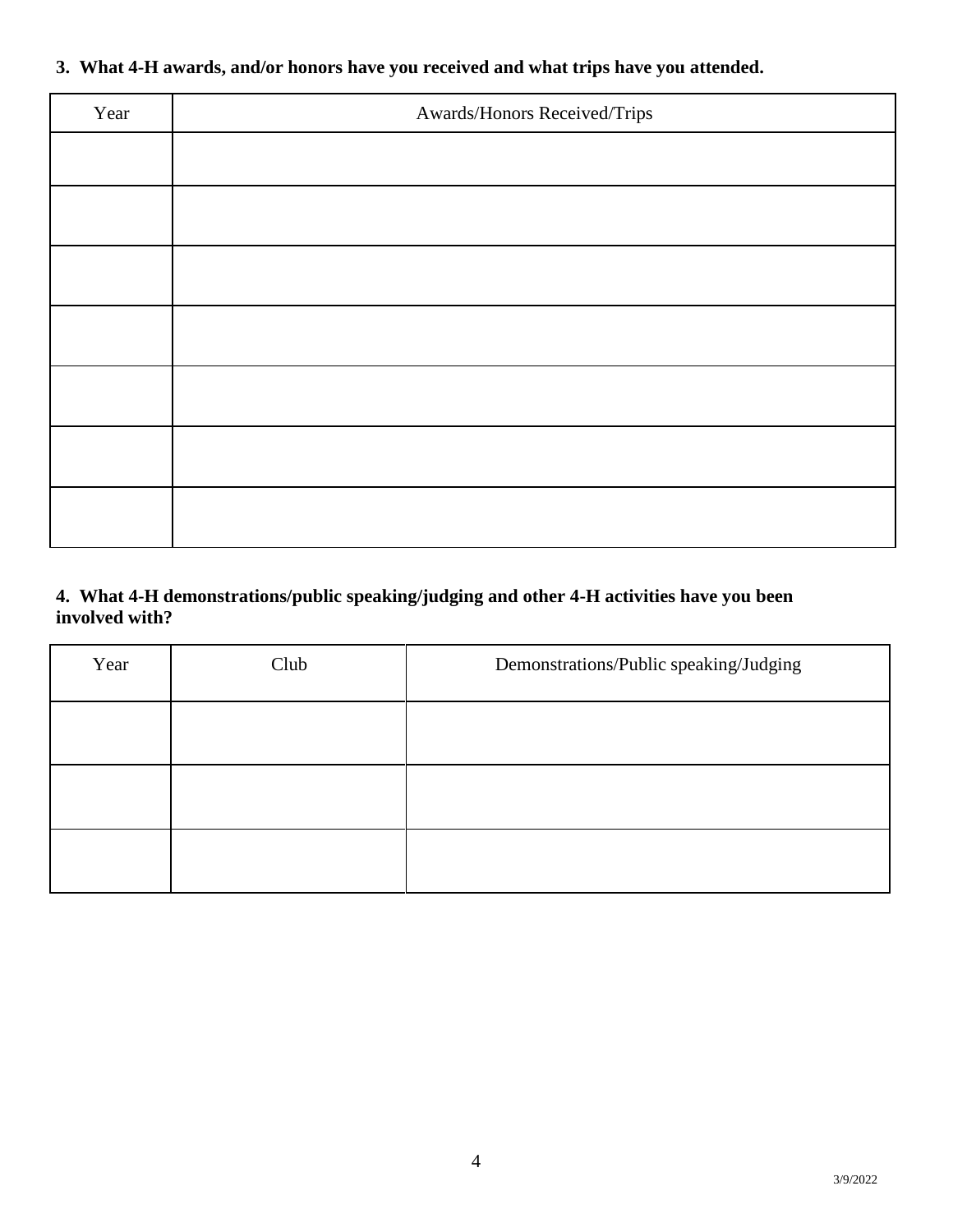**5. What type and how many hours of volunteer involvement did you contribute to the Horse and Pony clubs? (Focus on the last 3 years).**

| Type of Volunteer Involvement | Number of Hours |
|-------------------------------|-----------------|
|                               |                 |
|                               |                 |
|                               |                 |
|                               |                 |

#### **6. Other than 4-H, what organizations/clubs have you been involved with and how many years were you involved?**

| Name of Organization | Number of Years Involved |
|----------------------|--------------------------|
|                      |                          |
|                      |                          |
|                      |                          |
|                      |                          |
|                      |                          |
|                      |                          |

**7. What type and how many hours of** *volunteer* **community service have you provided in the last 3 years?**

| Year | Type of volunteer community service | Number of Hours |
|------|-------------------------------------|-----------------|
|      |                                     |                 |
|      |                                     |                 |
|      |                                     |                 |